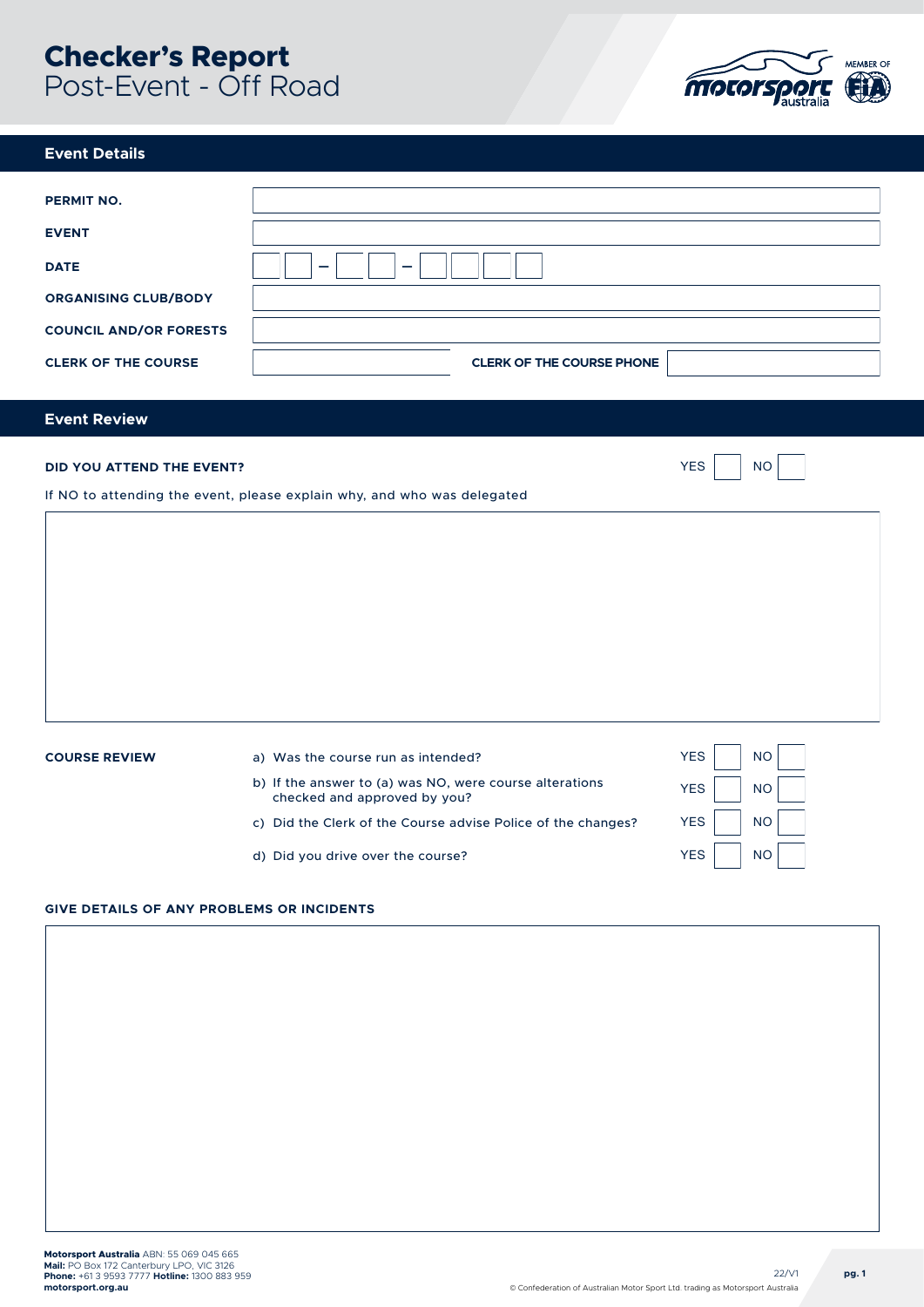

| <b>Personnel Review</b>            |                                                                 |                         |  |  |
|------------------------------------|-----------------------------------------------------------------|-------------------------|--|--|
| <b>CONTROLS</b>                    | Were they set up properly and on time?                          | <b>YES</b><br>$\rm NO$  |  |  |
|                                    | Comments on caliber of course officials and course organisation |                         |  |  |
|                                    |                                                                 |                         |  |  |
|                                    |                                                                 |                         |  |  |
|                                    |                                                                 |                         |  |  |
|                                    |                                                                 |                         |  |  |
|                                    |                                                                 |                         |  |  |
|                                    |                                                                 |                         |  |  |
|                                    |                                                                 |                         |  |  |
| <b>SERVICE</b>                     | Was the service area suitable?                                  | <b>YES</b><br>$\rm NO$  |  |  |
| Comments on service crew behaviour |                                                                 |                         |  |  |
|                                    |                                                                 |                         |  |  |
|                                    |                                                                 |                         |  |  |
|                                    |                                                                 |                         |  |  |
|                                    |                                                                 |                         |  |  |
|                                    |                                                                 |                         |  |  |
|                                    |                                                                 |                         |  |  |
| <b>SPECTATOR CONTROL</b>           | Were the spectator areas suitable?                              | <b>YES</b><br><b>NO</b> |  |  |
|                                    | Were marshals in attendance?                                    | <b>YES</b><br>$NO$      |  |  |
| Comments                           |                                                                 |                         |  |  |
|                                    |                                                                 |                         |  |  |
|                                    |                                                                 |                         |  |  |
|                                    |                                                                 |                         |  |  |
|                                    |                                                                 |                         |  |  |
|                                    |                                                                 |                         |  |  |